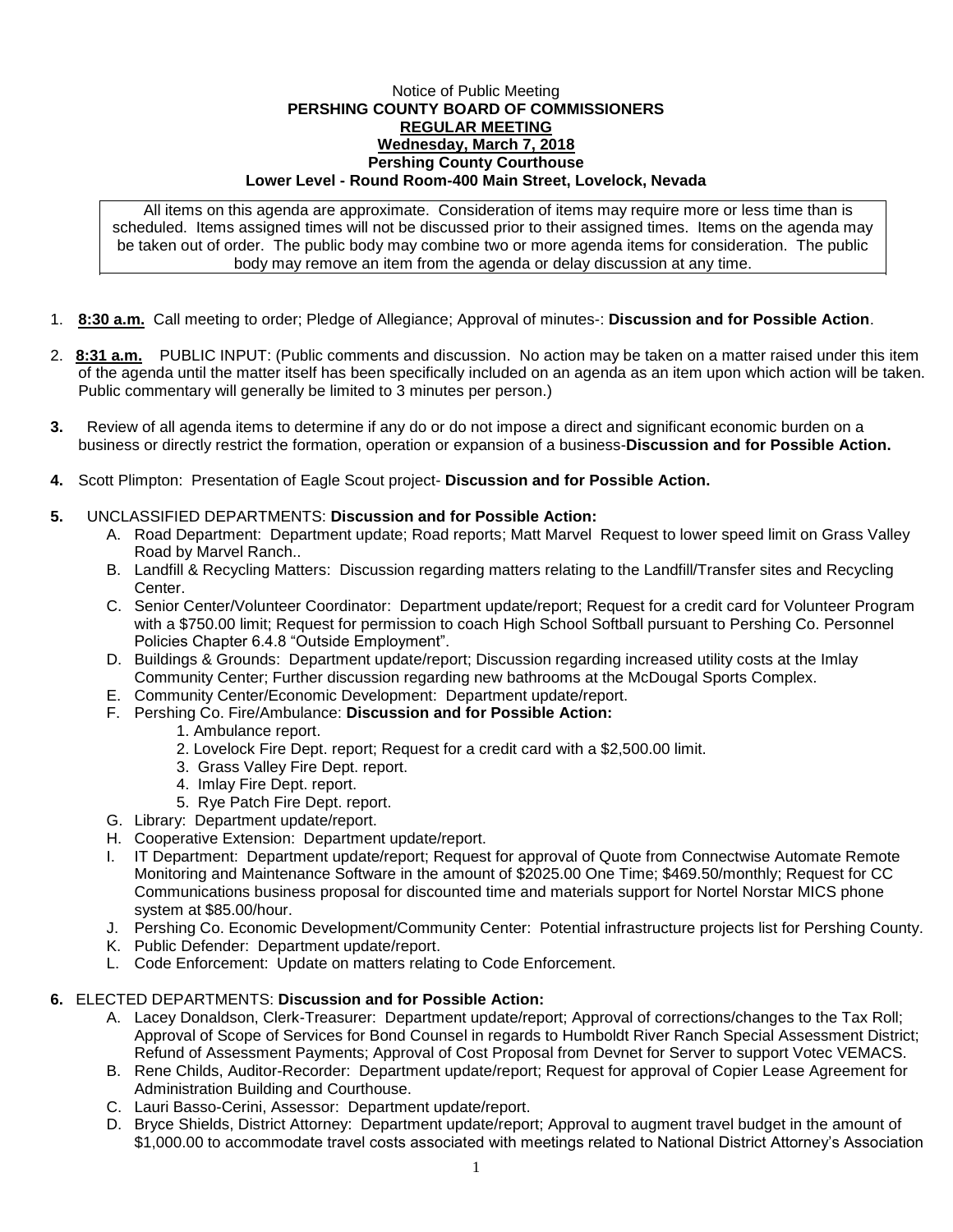and the Rural Behavioral Health Policy Board and permission for "out of state" on April 23-25, 2018, to Washington D.C. to attend the National Gaming Association meeting related to the legalization of Sports Gaming.

- E. Karen Stephens, Justice Court: Department update/report.
- F. Jerry Allen, Sheriff: Update/report on matters relating to the Pershing County Sheriff's Office.
- 7. Update on progress of site location, design, funding, amenities and construction of future Law Enforcement Center-**Discussion and for Possible Action**.
- 8. Proclamations and Awards: **Discussion and for Possible Action**-(The Pershing County Board of Commissioners may make a Proclamation or present a service or other award on behalf of the County) Years of Service pins-Vonnie Hemp; Karen Wesner; Retirement-Rodney Wilcox.
- 9. Correspondence.
- 10. Board Appointments/Resignations/Vacancies: Airport Advisory Board; 911 Surcharge Advisory Committee; Broadband Advisory Committee; Library Board of Trustees; Natural Resource Advisory Commission; Television District Board; Lovelock Valley Weed District-**Discussion and for Possible Action.**
- 11. 11th Judicial District-Juvenile Department-Craig Tippens, Chief Juvenile Probation Officer: Request for approval of Interlocal Contractual Agreement with Elko County to house juvenile offenders if Teurman Hall in Fallon, Nevada is full or refuses the juvenile offender- **Discussion and for Possible Action.**
- 12. Approval of Intrastate Interlocal Contract between the State of Nevada, Health and Human Services, Aging and Disability Services Division (ADSD) and Pershing County effective July 1, 2018 and will continue year to year- **Discussion and for Possible Action.**
- 13. **10:00 a.m.** PLANNING & BUILDING DEPARTMENT/IMLAY WATER SYSTEM MATTERS: Update on matters relating to the department; Approval to advertise/hire for Planning Technician position- **Discussion and for Possible Action.**
- 14. Endorsement of Marsy's Law for November Ballot-Consideration, discussion and possible approval of an endorsement from each of the County Commissioners to support Question 1 to the November Ballot regarding Marsy's Law, which advocates for equal rights for crime victims (SJR 17)/Marsy's Law- **Discussion and for Possible Action**.
- 15. Approval of Vouchers-**Discussion and for Possible Action**.
- 16. The Board of County Commissioners may meet in a closed labor session pursuant to NRS 288.220 to meet with the County's labor representative regarding labor negotiations.
- 17. Litigation Meeting.
- 18. Report from Legal Counsel.
- 19. Report from Administrative Assistant-County Commissioner's Office; Request for approval of higher room rate for Commissioner Carol Shank to attend 2018 Spring POOL/PACT meeting April 19 and 20, 2018, at the Atlantis, Reno, NV.- **Discussion and for Possible Action.**
- 20. Update on matters relating to the Pershing County Economic Development and Conservation Act- **Discussion and for Possible Action.**
- 21. Items for future agendas-**Discussion and for Possible Action.**
- 22. Matters of the Board for Discussion.

Board Member reports. Board Liaison reports. (Nevada Works, Safety, Hospital Board, Emergency Management, Cemetery, Recreation Board, WNDD, Pe. Co. Economic Dev./ , Community Center, Airport Advisory Board; Museum Advisory Board, Library Board, Senior Center Advisory Board, Central Nevada Water Authority, Planning Board, Broadband Advisory Board, 911 Committee, Solid Waste Management Recycling Advisory Board, Pe. Co. Volunteer Advisory Board, T. V. Board, Frontier Coalition, Humboldt River Water Basin Authority.)

23. PUBLIC INPUT: (Public comments and discussion. No action may be taken on a matter raised under this item of the agenda until the matter itself has been specifically included on an agenda as an item upon which action will be taken. Public commentary will generally be limited to 3 minutes per person.)